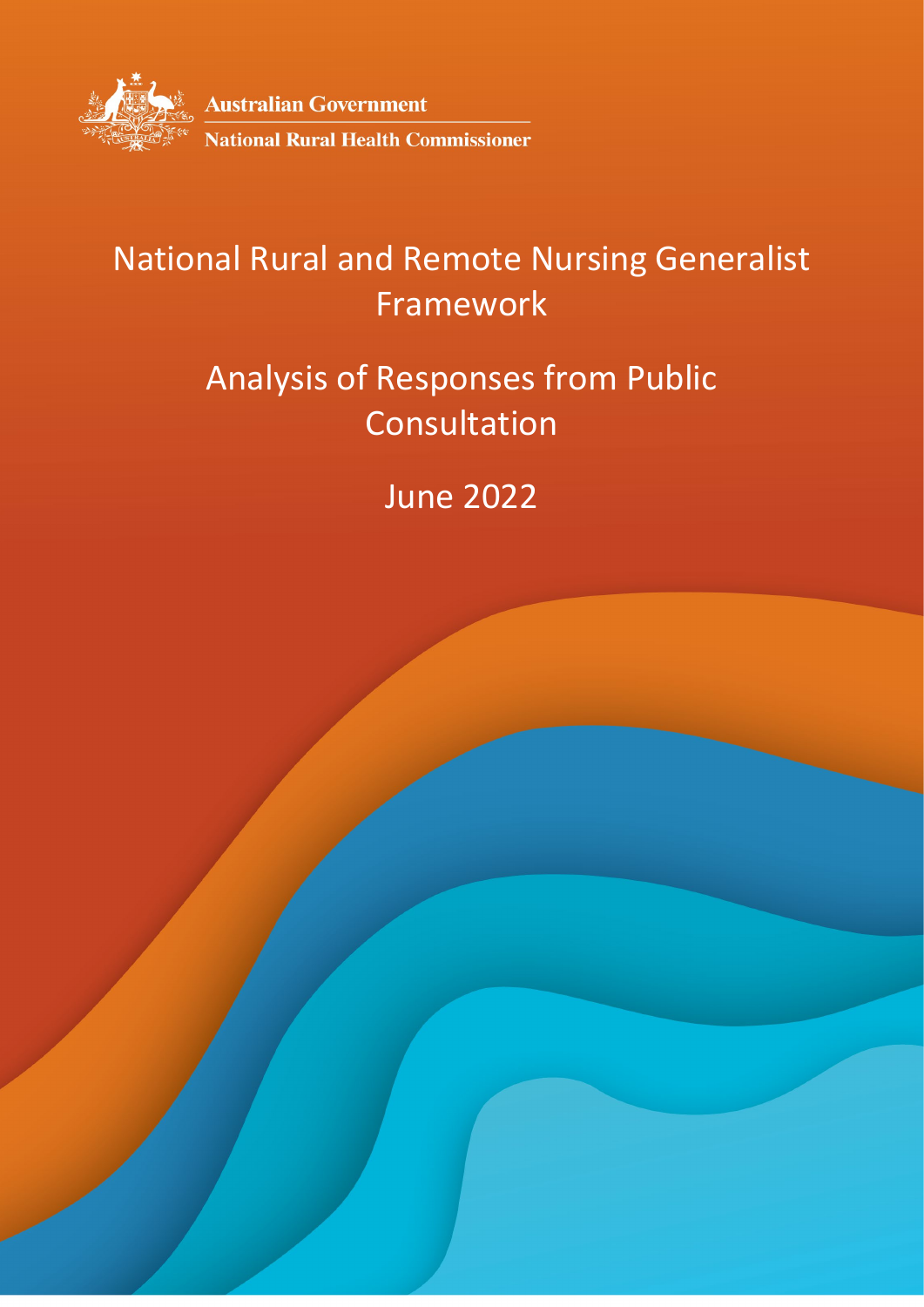## <span id="page-1-0"></span>Acknowledgement of Country

The National Rural Health Commissioner (the Commissioner) and her Office acknowledges the Traditional Owners and Custodians of Country throughout Australia. The Commissioner recognises and deeply respects the strength and resilience of Aboriginal and Torres Strait Islander people and their continuing connections and relationships to community, rivers, land and sea.

The Commissioner and her Office pay respect to Elders' past, present and emerging and extend that respect to all Traditional Custodians of this land and Aboriginal and Torres Strait Islander people reading this document.

## <span id="page-1-1"></span>The Office of National Rural Health Commissioner

The *Health Insurance Act 1973* (the Act) provides the legislative basis for the appointment and the functions of the Commissioner and the Office of the National Rural Health Commissioner.

In accordance with the Act, the functions of the Commissioner are to provide independent and objective advice in relation to rural heath to the Minister responsible for rural health.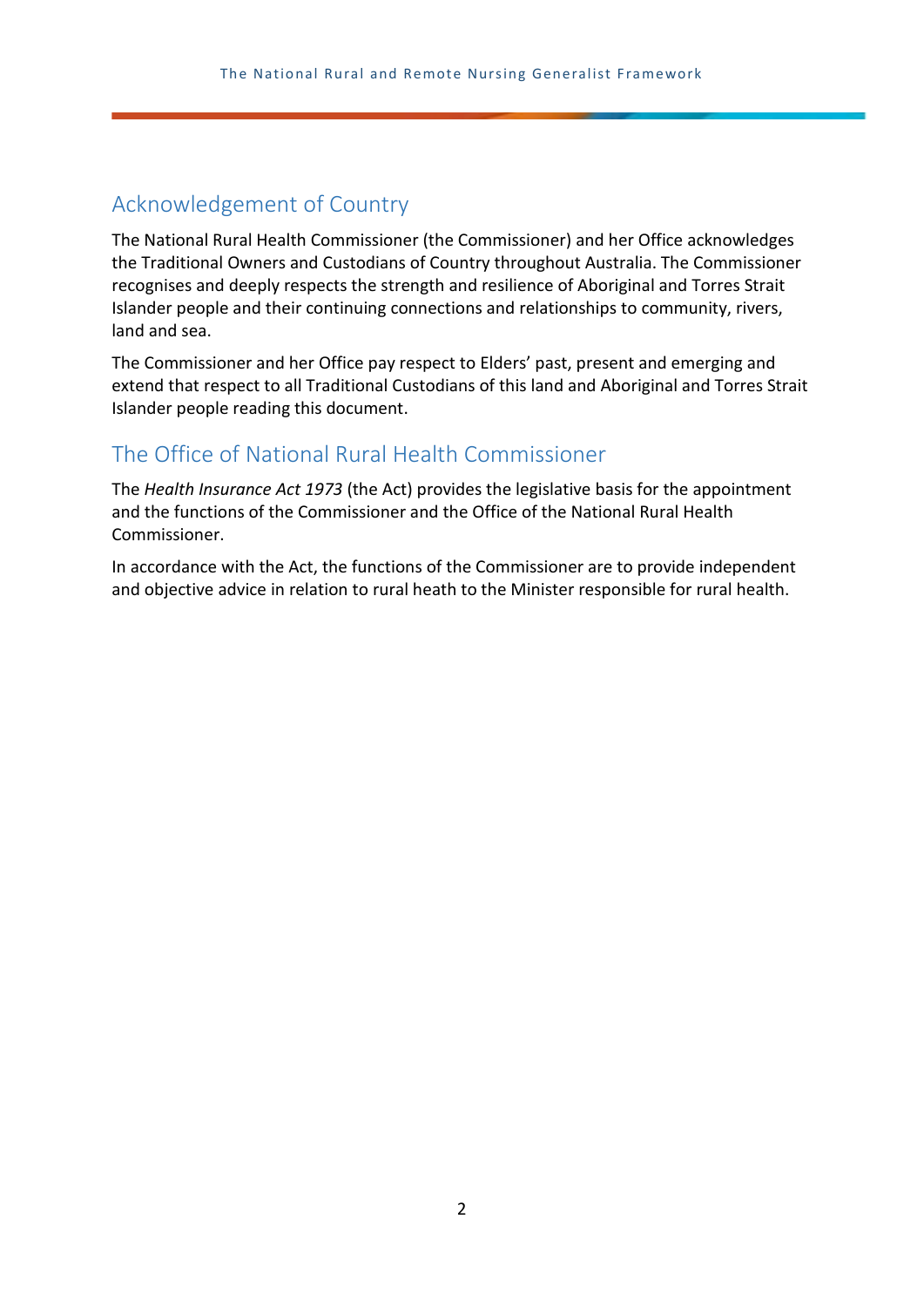## Contents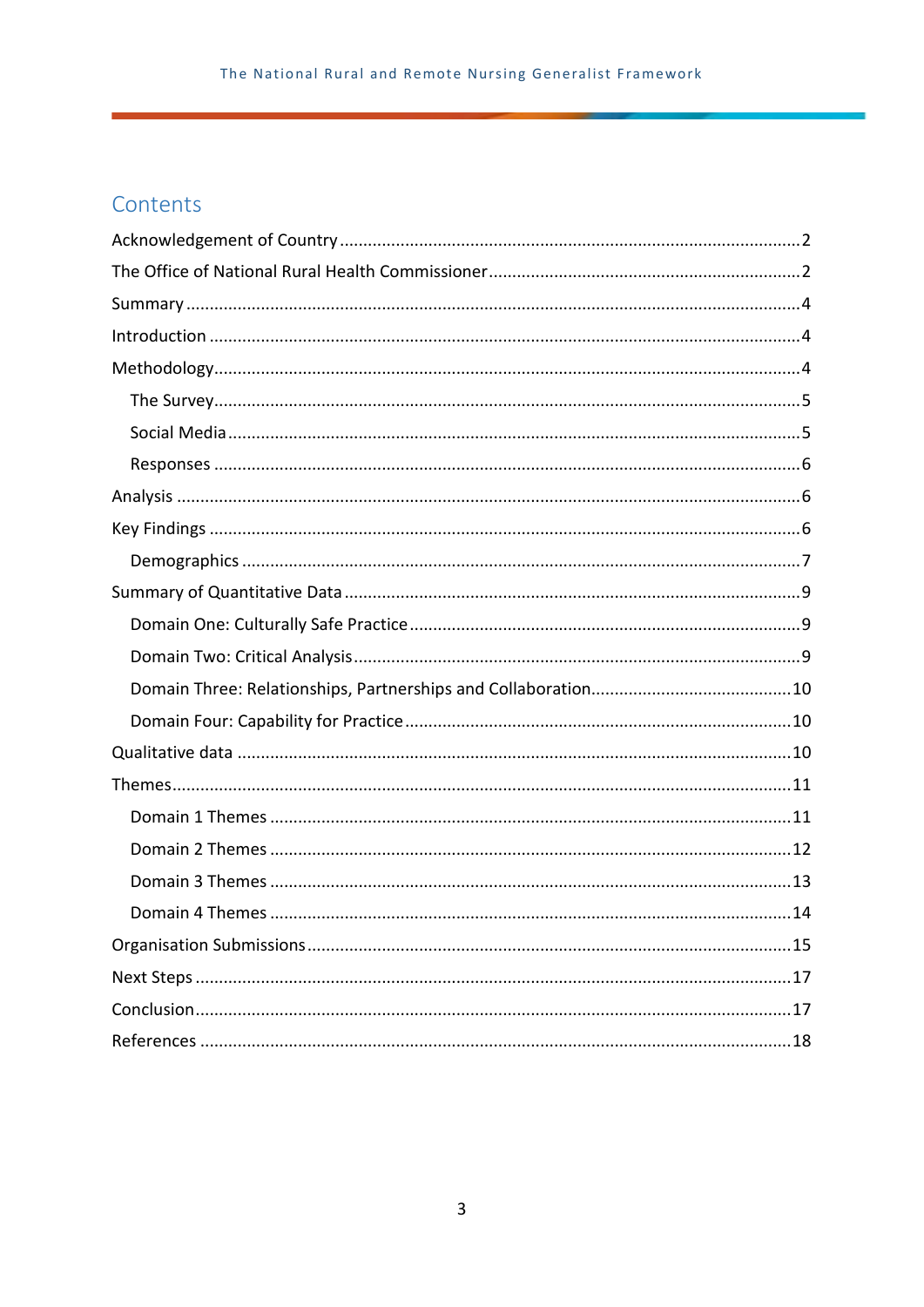## <span id="page-3-0"></span>Summary

The Chair of the National Rural and Remote Nursing Generalist (NRRNG) Steering Committee, Deputy National Rural Health Commissioner Adjunct Professor Shelley Nowlan, announced the National Rural and Remote Nursing Generalist Framework (the Framework) was open for online public consultation in February 2022. Public consultation closed in March 2022.

The intent of the Framework is to describe the unique context of practice and core capabilities for rural and remote area nursing practice. It is designed to be a tool and guide to benefit Registered Nurses in rural and remote practice settings, their employers, mentors, education providers, and nursing and midwifery colleagues working in health care in general.

This report has been prepared from an analysis of submissions made to the public consultation process on the draft Framework, overseen by the NRRNG Steering Committee (the Committee), and it's workstream leads. The Committee appreciates the strong collegial contribution from key stakeholder organisations who engaged in this public consultation.

The Chair of the NRRNG Steering Committee and members have accepted the feedback and acknowledge the rural and remote nurse contribution to the Framework draft Domains and capabilities through public consultation. The Framework will be completed by the Office of the National Rural Health Commissioner and made publicly available by late 2022.

#### <span id="page-3-1"></span>Introduction

The intent of the Framework is to describe the unique context of practice and core capabilities for remote area nursing practice, and rural nursing practice. The Framework has been designed as a tool and guide for Registered Nurses in rural and remote settings, their employers, mentors, education providers, and for nursing and midwifery colleagues working in health care in general.

The development of the Framework is a priority for the National Rural Health Commissioner to support the attraction and retention of the nursing workforce in rural and remote Australia. The Framework is underpinned by the Nursing and Midwifery Board of Australia's seven Registered Nurse Standards for Practice.

<span id="page-3-2"></span>This report does not preclude further review of the submissions, as results are built into it.

## Methodology

The Deputy National Rural Health Commissioner wrote to peak nursing bodies and jurisdiction Chief Nursing and Midwifery Officers (CNMOs) in February 2022, inviting them to complete a national online survey on the Framework's draft Domains and capabilities. The online survey was hosted on the Department of Health's (the Department) Citizen Space consultation hub. Steering Committee members were advised that the NRRNG Steering Committee Chair was available for online question and answer, or yarning sessions, during the public consultation period. Steering Committee members were encouraged to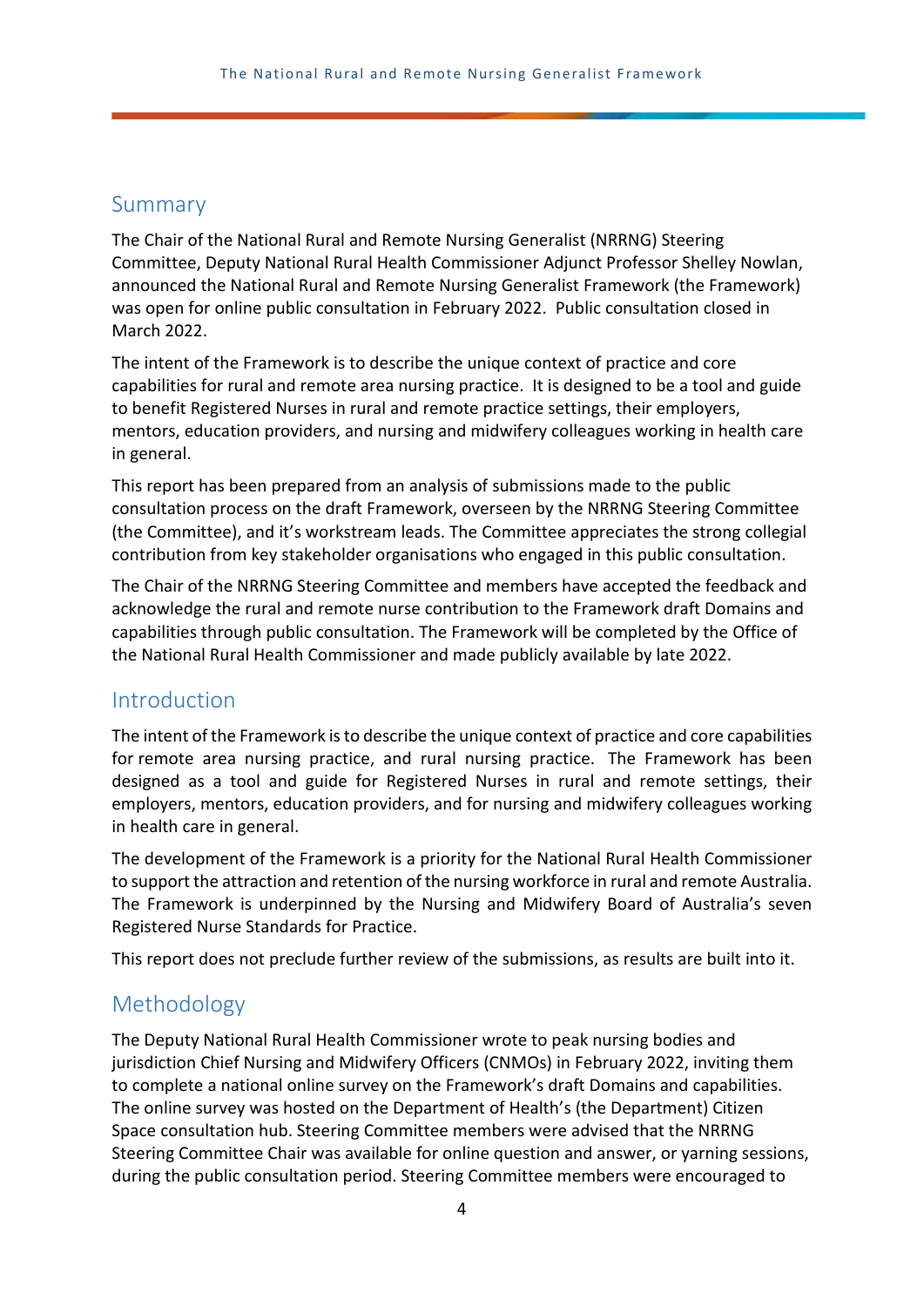engage their members, rural and remote area nurses, and those with a rural and remote health service delivery interest, in the consultation. Steering Committee members reported that they emailed, provided face-to-face sessions and/or used social media to engage these broader groups.

A letter and communique on the Framework were provided to peak medical, allied health and Aboriginal and Torres Strait Islander health bodies, with a hyperlink to the online survey. They too were advised of the Deputy National Rural Health Commissioner's availability for question and answer, or yarning sessions for consultation. Written, free format submissions from peak bodies were encouraged, to allow peak bodies to give broader feedback on the draft Framework.

#### <span id="page-4-0"></span>The Survey

The online survey had 14 questions that included:

- respondent demography
- respondent qualifications
- respondent professional experience
- rating their agreeance to the draft Domains and capabilities using a five-point Likert scale of strongly agree through to strongly disagree (Westland, 2015, pp. 118-125)
- free text fields to provide comments against the draft Domains and capabilities.

The key questions focused on the four draft Domains of the Framework, as developed by the NRRNG Steering Committee:

| Domain 1. | Culturally safe practice                      |
|-----------|-----------------------------------------------|
| Domain 2. | <b>Critical analysis</b>                      |
| Domain 3. | Relationships, partnerships and collaboration |
| Domain 1  | Canability for practice                       |

Domain 4. [Capability for practice](#page-9-1)

The four draft Domains were elaborated by draft capabilities.

A Microsoft Word document version of the survey was made available on the online survey page on the Department consultation hub, to ensure equitable access for all. Respondents using this format emailed their completed document to the NRRNG Steering Committee Secretariat email.

#### <span id="page-4-1"></span>Social Media

To engage the broader public in the consultation, the Department's social media channels were utilised. Posts across the Department's four channels Facebook, Twitter, LinkedIn and Instagram were published on 21 February 2022 and 3 March 2022, with hyperlinks to the online survey. The Department's social media team was provided by the NRRNG Steering Committee Secretariat with suggested responses to social media users to streamline answers. Steering Committee members were given a social media pack with suggested post wording, images and responses for social media user questions.

As a result of social media outreach, eight published pieces reached over 121,616 people. 465 of these interacted with the content through likes, clicks, comments or shares. The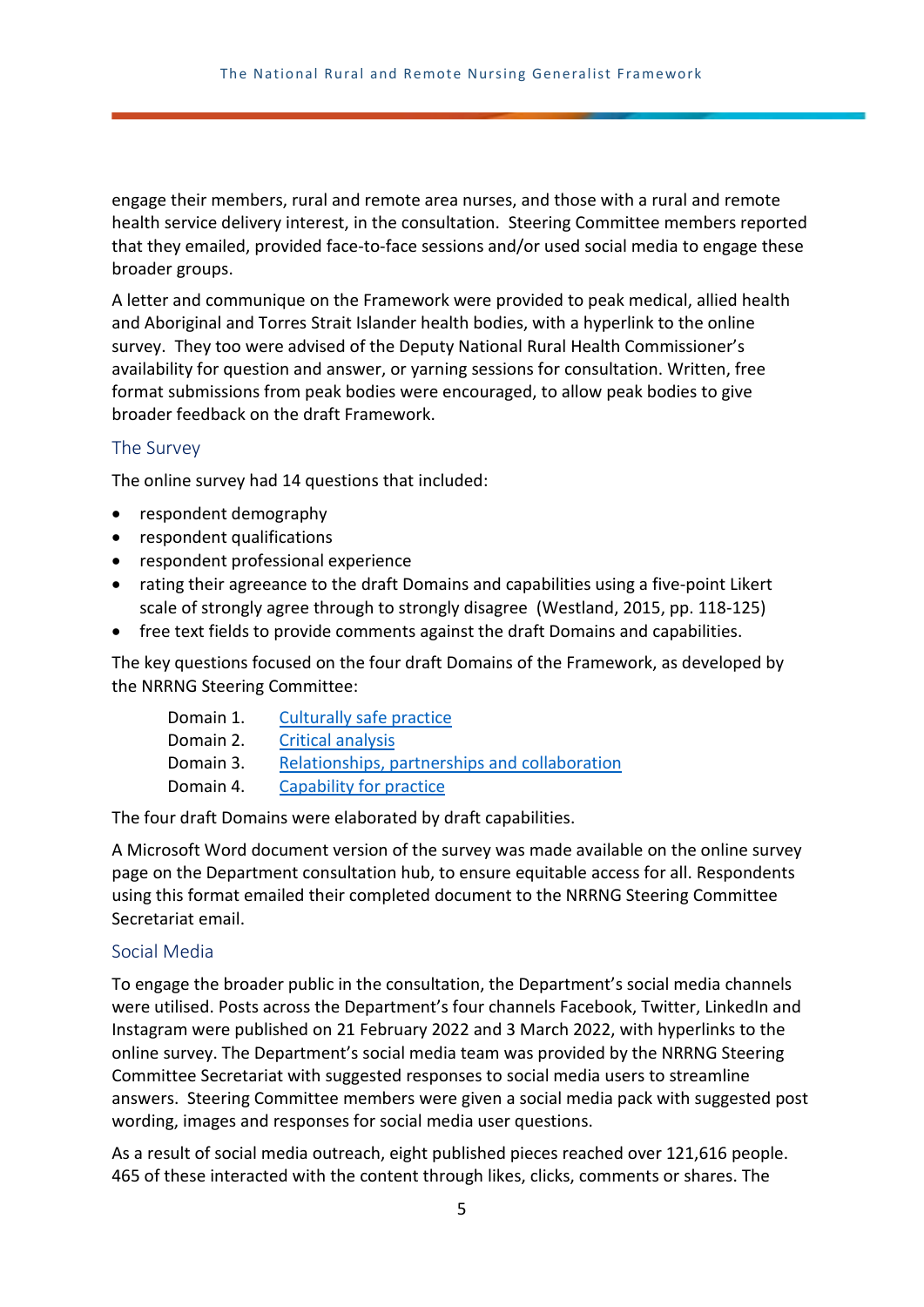Facebook posts reached the most people, however on LinkedIn the audience were more likely to engage, achieving a 2.62% interaction rate.

#### <span id="page-5-0"></span>Responses

In total, 157 responses and submissions were received during the public consultation on the Framework survey. Of these, 147 individual submissions arrived through the Citizen Space consultation hub and 14 submissions were from peak bodies that included 4 jurisdictional CNMOs. Three organisational and online individual responses were duplicated submissions and have been factored to comprise the total.

A number of peak organisations provided separate written submissions. These written, free format submissions were accepted until 24 March 2022 and were submitted via email to the NRRNG Steering Committee Secretariat. Two of the peak organisations used the Likert scale in their submission and the quantitative results have been adjusted to include their responses against each Domain.

### <span id="page-5-1"></span>Analysis

In late March 2022, the Steering Committee Secretariat undertook the first analysis of the 147 responses received, using the Citizen Space platform. This involved keyword tagging, coding the qualitative responses for themes and creation of analysis notes. Ten organisational responses received via email were analysed only using Microsoft Excel and summarised to compare emergent key themes. Quantitative results and an early indicative analysis of qualitative themes were presented to the NRRNG Steering Committee in March 2022. The final, most frequent themes were presented to the Steering Committee in April 2022.

## <span id="page-5-2"></span>Key Findings

The total number of submissions received was 157. Respondents had the choice of making an online submission via the survey itself or to make a submission directly to the Office of the National Rural Health Commissioner by email. Of the total, 147 submissions were received through the Citizen Space online consultation hub and 14 written, free format submissions came from peak organisations and jurisdictional representatives from email to the Secretariat. Of the Citizen Space consultation hub responses, 61.9% were Registered Nurses, 20.4% were dual Registered Nurse and Midwife and 2.7% were Midwives. Nurse Practitioner respondents made up 5.4%.

A total of 51.7% of respondents were from remote or very remote locations and 37% rural. All states and most territories were represented. These figures include responses from some organisations that submitted via the Citizen Space consultation hub, and therefore representation of qualified professionals, for example, will include some qualifications of representatives responding on behalf of an organisation. It is deemed this anomaly is inconsequential given the percentage of organisation response rate on the Citizen Space consultation hub. Questions like this were not mandatory for organisations to answer. The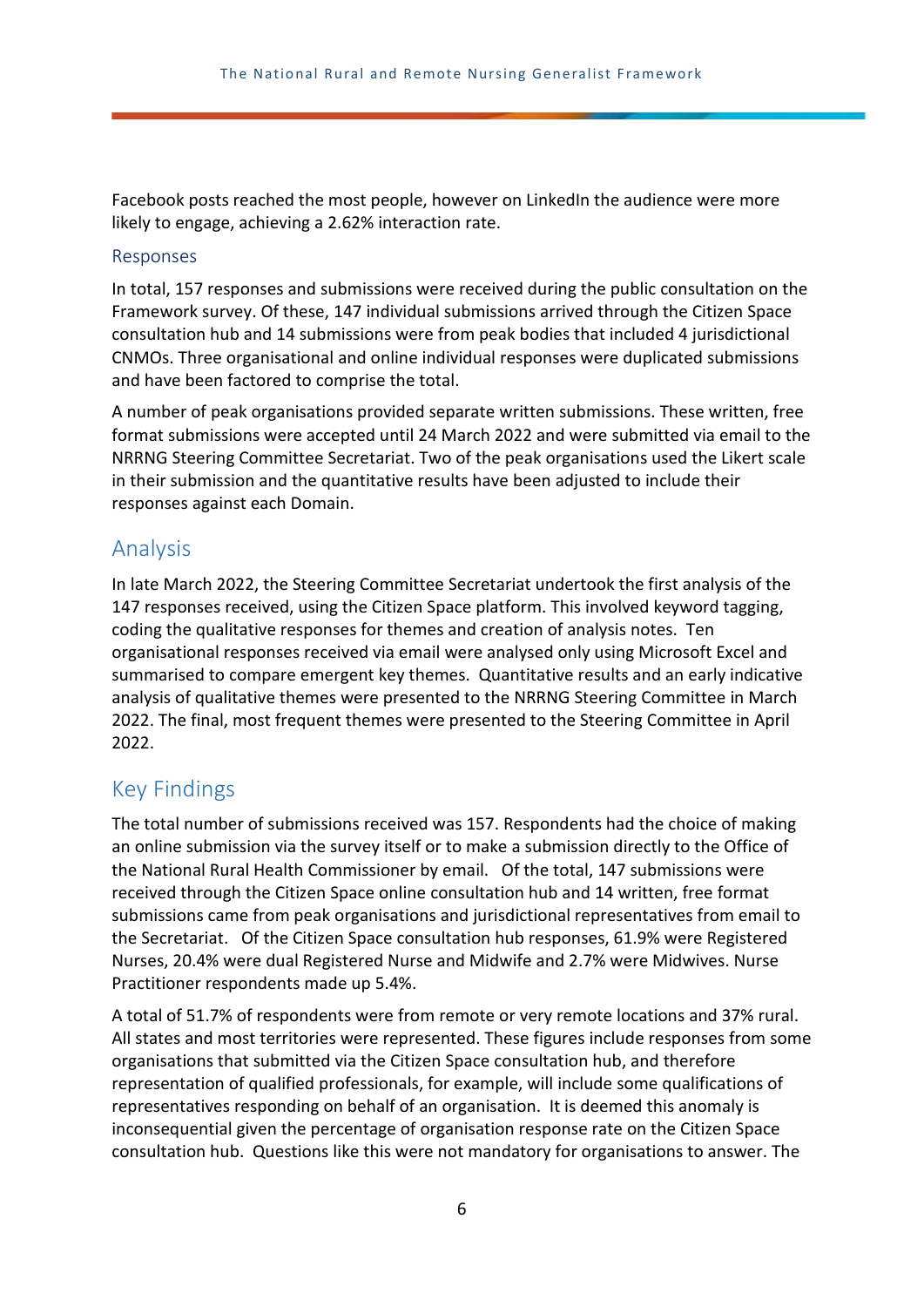survey findings provided a strong representation of Australian rural and remote nurse experiences and views.

#### <span id="page-6-0"></span>Demographics

Respondent qualifications

| <b>Option</b>                                                | <b>Total</b>   | Percent |
|--------------------------------------------------------------|----------------|---------|
| <b>Nurse Practitioner</b>                                    | 8              | 5.44%   |
| <b>Registered Nurse</b>                                      | 91             | 61.90%  |
| <b>Registered Nurse/Midwife</b>                              | 30             | 20.41%  |
| <b>Midwife</b>                                               | 4              | 2.72%   |
| <b>Enrolled Nurse</b>                                        | $\mathbf{1}$   | 0.68%   |
| <b>Assistant in Nursing</b>                                  | 0              | 0.00%   |
| <b>Medical</b>                                               | $\overline{4}$ | 2.72%   |
| <b>Allied Health</b>                                         | $\mathbf{1}$   | 0.68%   |
| Aboriginal and/or Torres Strait Islander Health Practitioner | $\overline{0}$ | 0.00%   |
| Aboriginal and/or Torres Strait Islander Health Worker       | 0              | 0.00%   |
| <b>Other</b>                                                 | 13             | 8.84%   |
| <b>Not Answered</b>                                          | 9              | 6.12%   |

Some respondents ticked more than one qualification and the data reflects this.

#### Respondent Residence by Rurality

| Option                             | <b>Total</b> | Percent |
|------------------------------------|--------------|---------|
| <b>Remote/very Remote (MMM6-7)</b> | 76           | 51.70%  |
| Rural (MMM3-5)                     | 55           | 37.41%  |
| <b>Regional (MMM2)</b>             | 37           | 25.17%  |
| Urban (MMM1)                       | 23           | 15.65%  |
| <b>Not Answered</b>                | 0            | 0.00%   |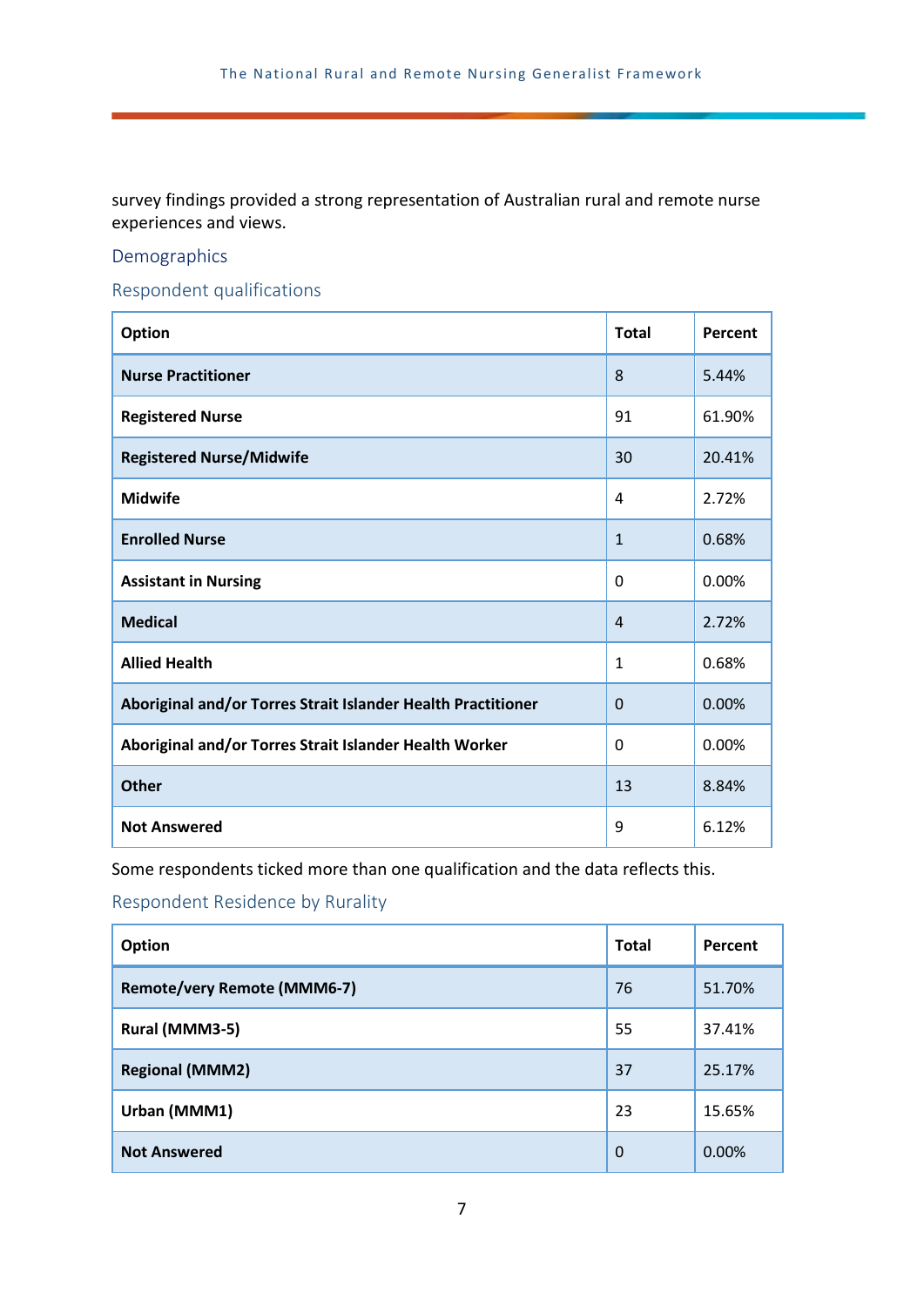## Respondent Residence by Jurisdiction

| <b>Option</b>                       | <b>Total</b> | Percent |
|-------------------------------------|--------------|---------|
| <b>Australian Capital Territory</b> | $\mathbf{1}$ | 0.68%   |
| <b>Indian Ocean Territories</b>     | $\Omega$     | 0.00%   |
| <b>New South Wales</b>              | 26           | 17.69%  |
| <b>Northern Territory</b>           | 27           | 18.37%  |
| Queensland                          | 35           | 23.81%  |
| <b>South Australia</b>              | 20           | 13.61%  |
| <b>Tasmania</b>                     | 6            | 4.08%   |
| <b>Victoria</b>                     | 22           | 14.97%  |
| <b>Western Australia</b>            | 15           | 10.20%  |
| Nationally/Australia-Wide           | 4            | 2.72%   |
| <b>Not Answered</b>                 | $\Omega$     | 0.00%   |

## Respondent Primary Work Setting

| Option                                                                                           | <b>Total</b> | Percent |
|--------------------------------------------------------------------------------------------------|--------------|---------|
| <b>Primary Health Care Centre/Service</b>                                                        | 55           | 37.41%  |
| <b>Community Controlled Service/Aboriginal</b><br>Aboriginal<br><b>Medical</b><br><b>Service</b> | 18           | 12.24%  |
| <b>Hospital/Health Service</b>                                                                   | 64           | 43.54%  |
| University/Other Tertiary Institution                                                            | 13           | 8.84%   |
| <b>Non-government Organisation</b>                                                               | 10           | 6.80%   |
| <b>Professional / Policy Organisation</b>                                                        | 7            | 4.76%   |
| <b>Other</b>                                                                                     | 8            | 5.44%   |
| <b>Not Answered</b>                                                                              | 0            | 0.00%   |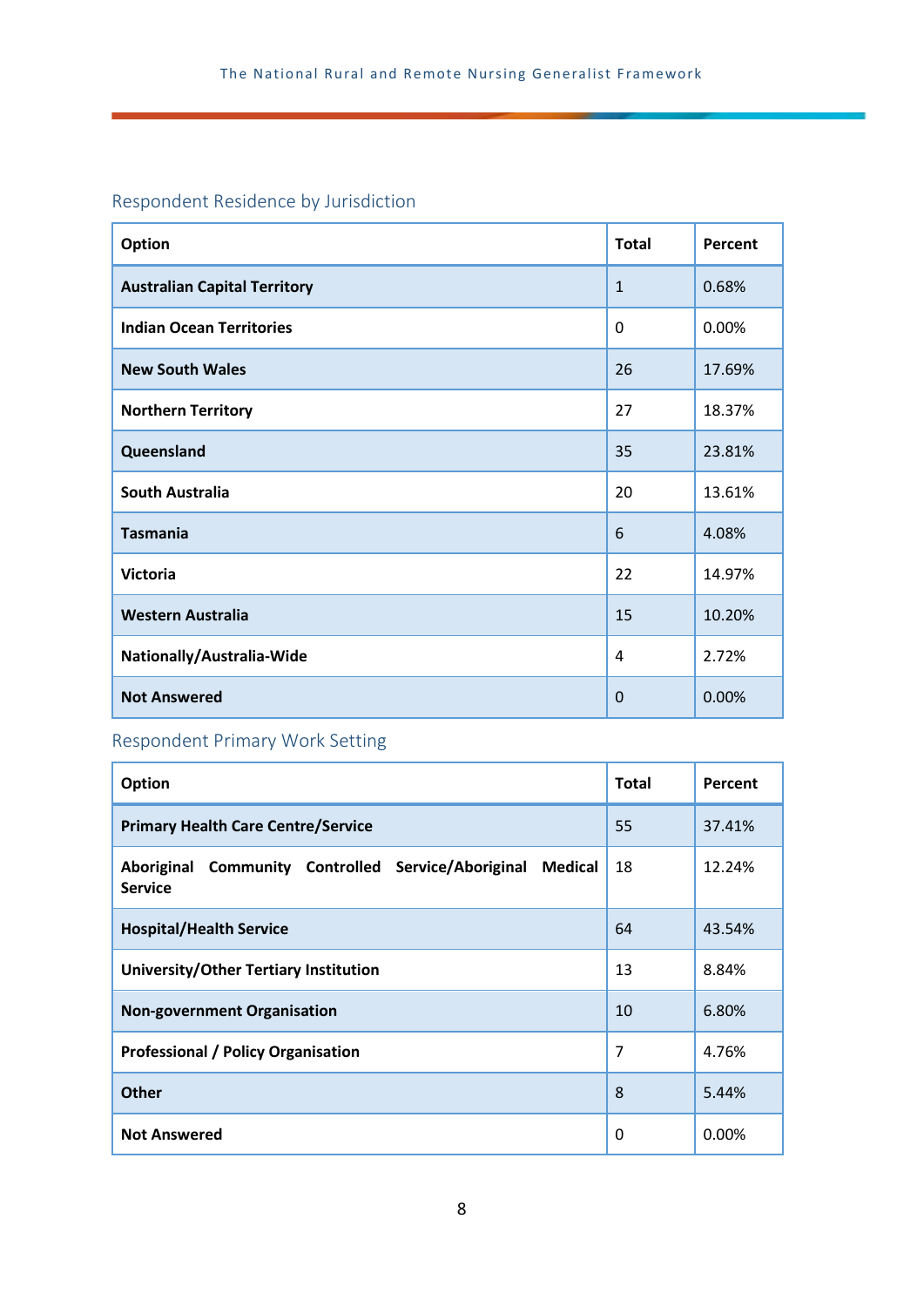Rural and remote healthcare is frequently provided across more than one service and location., The data reflects this, with some people working at both a primary health service and at a hospital and health service.

## <span id="page-8-0"></span>Summary of Quantitative Data

For each Domain, respondents were asked how they agreed with the Domain. This was based on a five-point Likert scale from strongly agree to strongly disagree. Across each Domain, between 85-89% of respondents either strongly agreed or agreed with the Domain, and 8-10% were neutral. Those who disagreed or strongly disagreed on Domains were between 0-4.7%, making the average disagreement statistically insignificant (1.6%). The majority agreed with Domain one Culturally Safe Practice. Many commented on the importance of Domain one to the other three Domains: Critical Analysis, Relationships, Partnerships and Collaboration, and Capability for Practice.

| <b>Option</b>            | <b>Total</b> | <b>Percent</b> |
|--------------------------|--------------|----------------|
| <b>Strongly Agree</b>    | 77           | 51.68%         |
| <b>Agree</b>             | 51           | 34.23%         |
| <b>Neutral</b>           | 16           | 10.74%         |
| <b>Disagree</b>          | 4            | 2.68%          |
| <b>Strongly Disagree</b> | $\mathbf{1}$ | 0.67%          |
| <b>Not Answered</b>      | $\mathbf 0$  | 0.00%          |

#### <span id="page-8-1"></span>Domain 1: Culturally Safe Practice

#### <span id="page-8-2"></span>Domain 2: Critical Analysis

| <b>Option</b>            | <b>Total</b> | <b>Percent</b> |
|--------------------------|--------------|----------------|
| <b>Strongly agree</b>    | 61           | 40.94%         |
| <b>Agree</b>             | 68           | 45.64%         |
| <b>Neutral</b>           | 13           | 8.72%          |
| <b>Disagree</b>          | 7            | 4.70%          |
| <b>Strongly disagree</b> | $\mathbf 0$  | 0.00%          |
| <b>Not Answered</b>      | 0            | 0.00%          |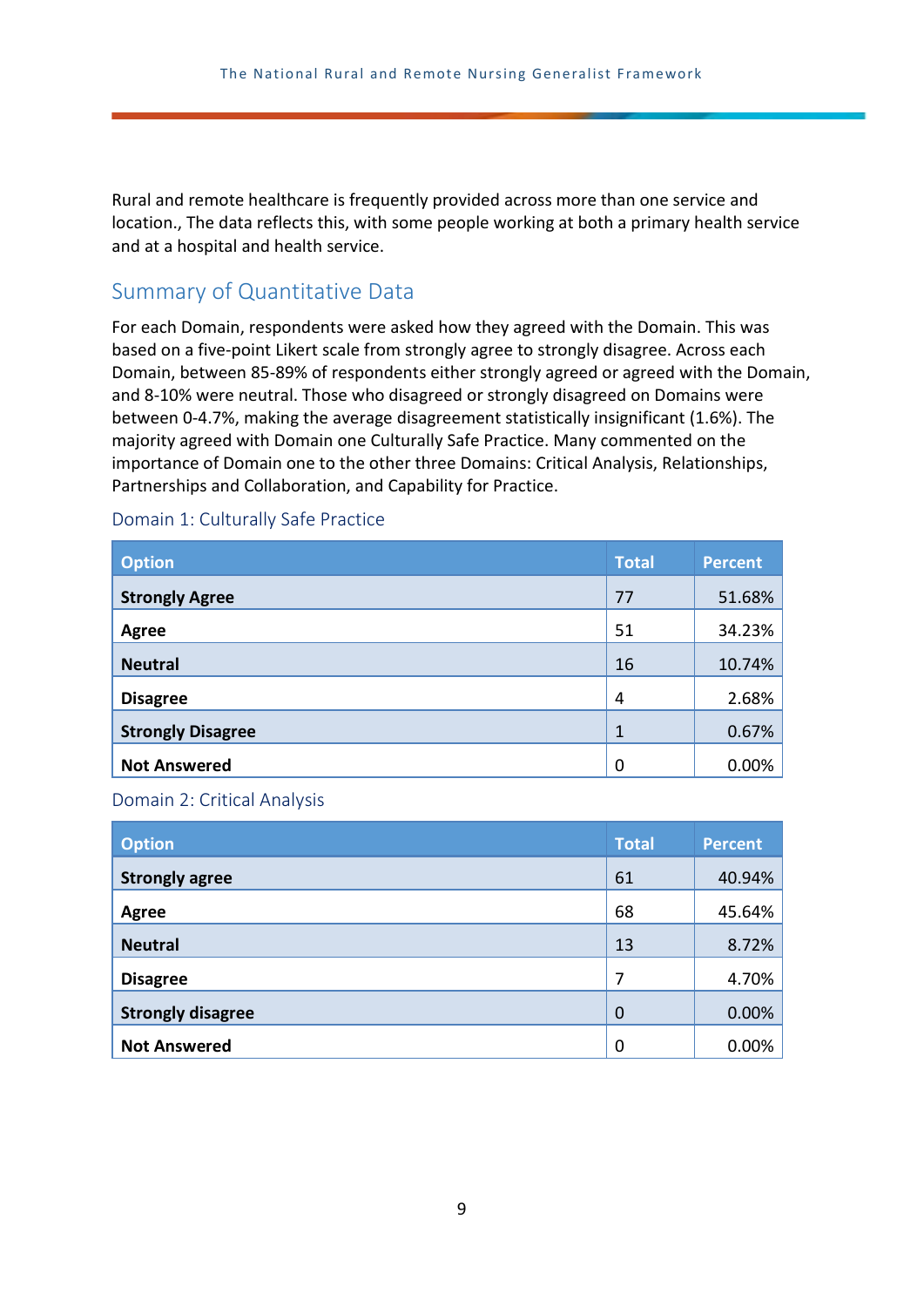#### <span id="page-9-0"></span>Domain 3: Relationships, Partnerships and Collaboration

| <b>Option</b>            | <b>Total</b>     | <b>Percent</b> |
|--------------------------|------------------|----------------|
| <b>Strongly agree</b>    | 75               | 50.34%         |
| <b>Agree</b>             | 59               | 39.60%         |
| <b>Neutral</b>           | 11               | 7.38%          |
| <b>Disagree</b>          | 4                | 2.68%          |
| <b>Strongly disagree</b> | $\boldsymbol{0}$ | 0.00%          |
| <b>Not Answered</b>      | 0                | 0.00%          |

<span id="page-9-1"></span>Domain 4: Capability for Practice

| <b>Option</b>            | <b>Total</b> | <b>Percent</b> |
|--------------------------|--------------|----------------|
| <b>Strongly agree</b>    | 83           | 55.70%         |
| Agree                    | 50           | 33.57%         |
| <b>Neutral</b>           | 12           | 8.05%          |
| <b>Disagree</b>          | 4            | 2.68%          |
| <b>Strongly disagree</b> | $\mathbf 0$  | 0.00%          |
| <b>Not Answered</b>      | 0            | 0.00%          |

## <span id="page-9-2"></span>Qualitative data

It is valuable to underline the results showed respondents were in principle strongly in favour of the Framework and agreed with its four Domains. Individuals and peak organisations also provided a large quantity of in-depth advice on where to strengthen and refine capabilities across the Framework.

Of the qualitative feedback, respondents provided between 39-47 qualitative responses in each Domain. Organisation submissions were analysed with greater emphasis to determine any thematic differences, and to ensure analysis placed appropriate weight to these submissions. However, it was deemed there were no significant thematical differences so individual and organisation responses were themed together.

To guide initial analysis, 22 conceptual tags were created on the Citizen Space platform to gain insight into likely factors or issues expected from the results. The platform calculated the frequency that respondents tagged areas of concern, reflection or gave advice, for example. This highlighted where respondents thought improvements or considerations to strengthen the Framework were needed. and led to a second analysis to produce themes. In order of highest to lowest frequency, across all four Domains, the most frequent tags were: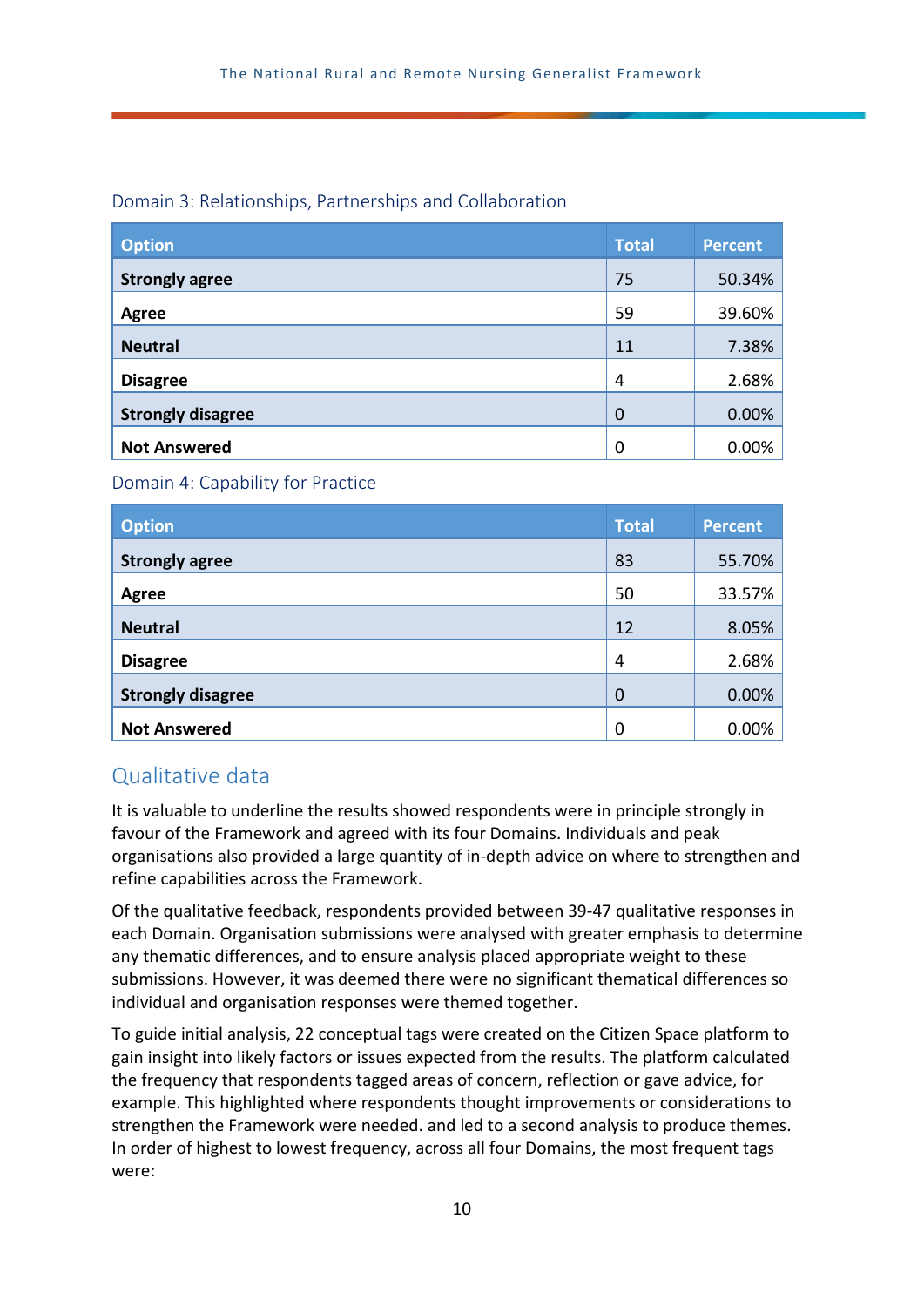- 1. Not representative, gap, weakness, concern, excludes
- 2. Skill, scope, proficiency, novice, expert
- 3. Safety and risk
- 4. Digital, technology
- 5. Education
- 6. Employment (this included human resources, recruitment and retention)
- 7. Culture (included both workplace and community culture)
- 8. Training
- 9. First Nations, Aboriginal and Torres Strait Islanders
- <span id="page-10-0"></span>10. Multidisciplinary care.

### Themes

A list of core themes that emerged from the analysis, followed by discussion, is given below. It is important to note the broader context that these themes sit within as being overall supportive of the Framework and Domains. Accordingly, the themes ought to be considered as opportunities for strengthening and refining the Framework within this favourable context.

#### <span id="page-10-1"></span>Domain 1 Themes

**Culturally Safe Practice:** Knowledge and understanding of how one's own culture, values, attitudes, assumptions and beliefs, influence interactions with people, families, community and colleagues.

- 1. Language suggests it is exclusive of culturally and linguistically diverse (CALD) backgrounds or CALD inclusion needs strengthening
- 2. Capabilities were not unique or specific enough to rural and remote settings
- 3. Specific language required to properly explain or elucidate a capability
- 4. The Domain was too political, and some terms/capabilities could be removed
- 5. For culturally safe practice to be defined in Framework with suggestions of what to include (NACCHO feedback).
- 6. Recommended additional capabilities to Domain 1 (NACCHO feedback).
- 7. NMBA standards appear to be replicated (ANMF feedback).

Recommendations to strengthen the inclusion of CALD people, or opinions that Domain one seemed to be exclusive of CALD people was the most prominent theme across all four Domains. This feedback was given in the context that CALD people and refugees also live in rural Australia, that international nurses work in rural Australia, and that culturally safe practice should also encompass their culture.

The second dominant theme was that culturally safe practice is not unique to rural and remote nursing, or that the capabilities are not unique to rural and remote settings. This theme overlapped with the second and fourth themes that sought to illuminate capabilities unique to remote and remote practice. The ANMF provided similar feedback that it appears the seven Registered Nurse NMBA Standards appear to be duplicated, but this was applicable to all Domains and capabilities.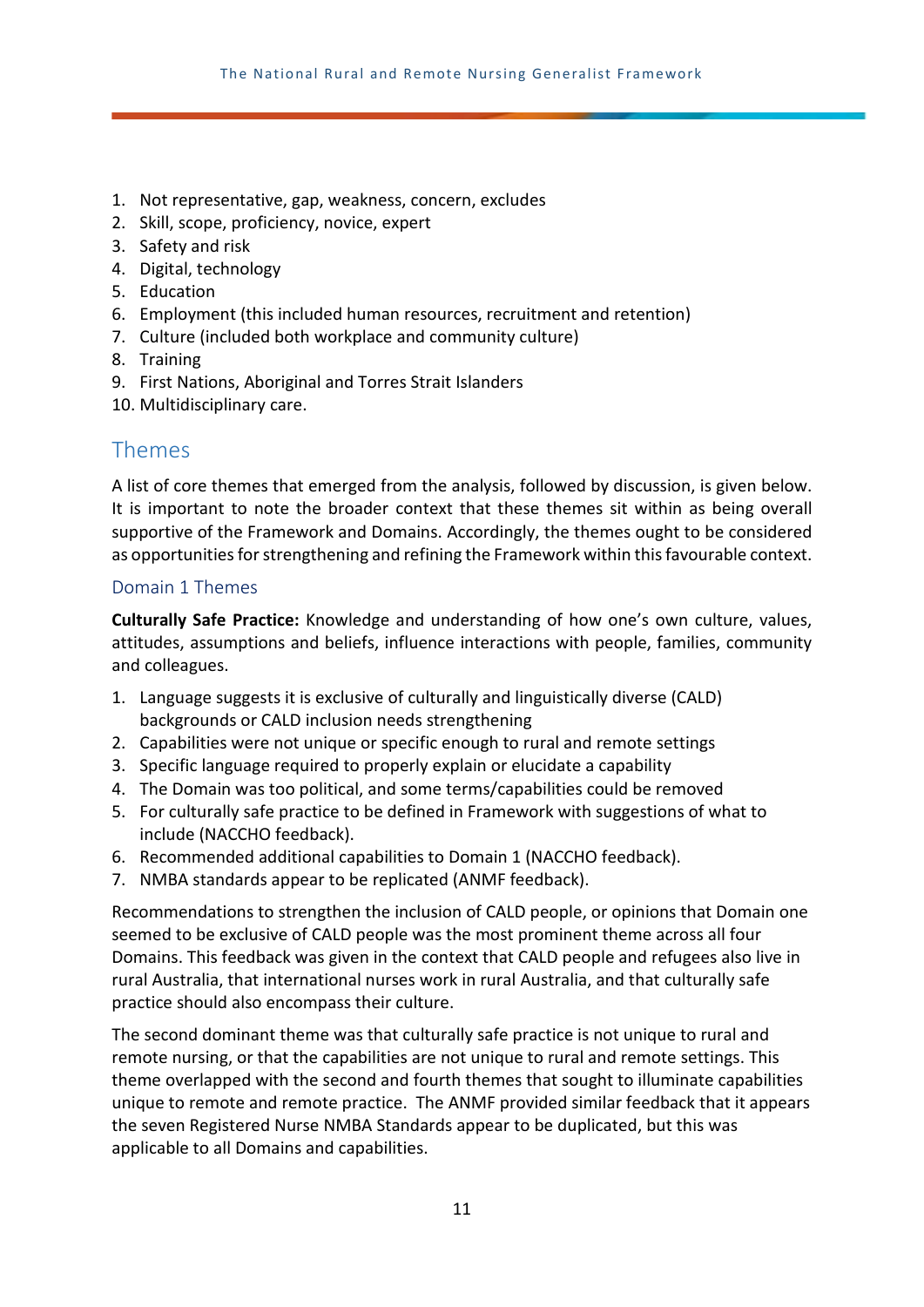Some feedback included suggested changes to terms or words used, that they were either too political or not respectful.

A submission from the National Aboriginal Community Controlled Health Organisation (NACCHO) was very comprehensive and highlighted the importance of this Domain to Closing the Gap objectives and priorities.

#### <span id="page-11-0"></span>Domain 2 Themes

**Critical Analysis:** Uses Critical Analysis in the assessment, planning, delivery, and evaluation of safe, quality, person-centred, evidence based, individual care, and population and public health programs.

- 1. Capabilities were not unique or specific enough to rural and remote context, need to be made more specific
- 2. Strengthen language within the concepts and capabilities
- 3. Infrastructure/ Telecom/Broadband barriers to digital communications (out of scope of the Framework).

Respondents provided many constructive suggestions on how the Domain capabilities within critical analysis could be strengthened to clearly elucidate the rural and remote practice. A strong element of this theme. was the need to develop and maintain engagement with community representatives, to support and sustain implementation of evidence-based health programs, to meet community needs and priorities.

Also highlighted as important for comprehensive critical analysis was a need to encompassing rural generalist nursing across the full continuum of care from birth to palliation, including Nurse Practitioners and understanding the mental health needs of rural families.

Many respondents spoke of the ethical challenges faced by rural and remote nurses in delivering healthcare. Some examples were working with members of the community in which they lived and remaining impartial, and critical analysis required to support Aboriginal and Torres Strait Islander women to birth on country, weighed up against safety. Whilst this is also linked to Domain 3 on relationships, partnerships and collaboration, respondents emphasized the critical analysis skills in a rural and remote context. Other examples were the level of critical analysis skills relevant needed for co-design with communities, and how to address the mental health impact of community trauma and recovery related to natural disaster and climate in rural and remote low resource settings.

Requests to review language choices to ensure more appropriate descriptors was recommended. For example, because the Framework is not designed to be used by employers or educators for assessment, suggestions were made to remove any references to competency and replace with proficiency or capability instead, aligned to a skill and knowledge-based development path. Other language considerations included to use 'reflexivity' instead of 'reflection' in professional development. This was considered a more active descriptor, especially for critical analysis of culturally safe practice. Analysis of this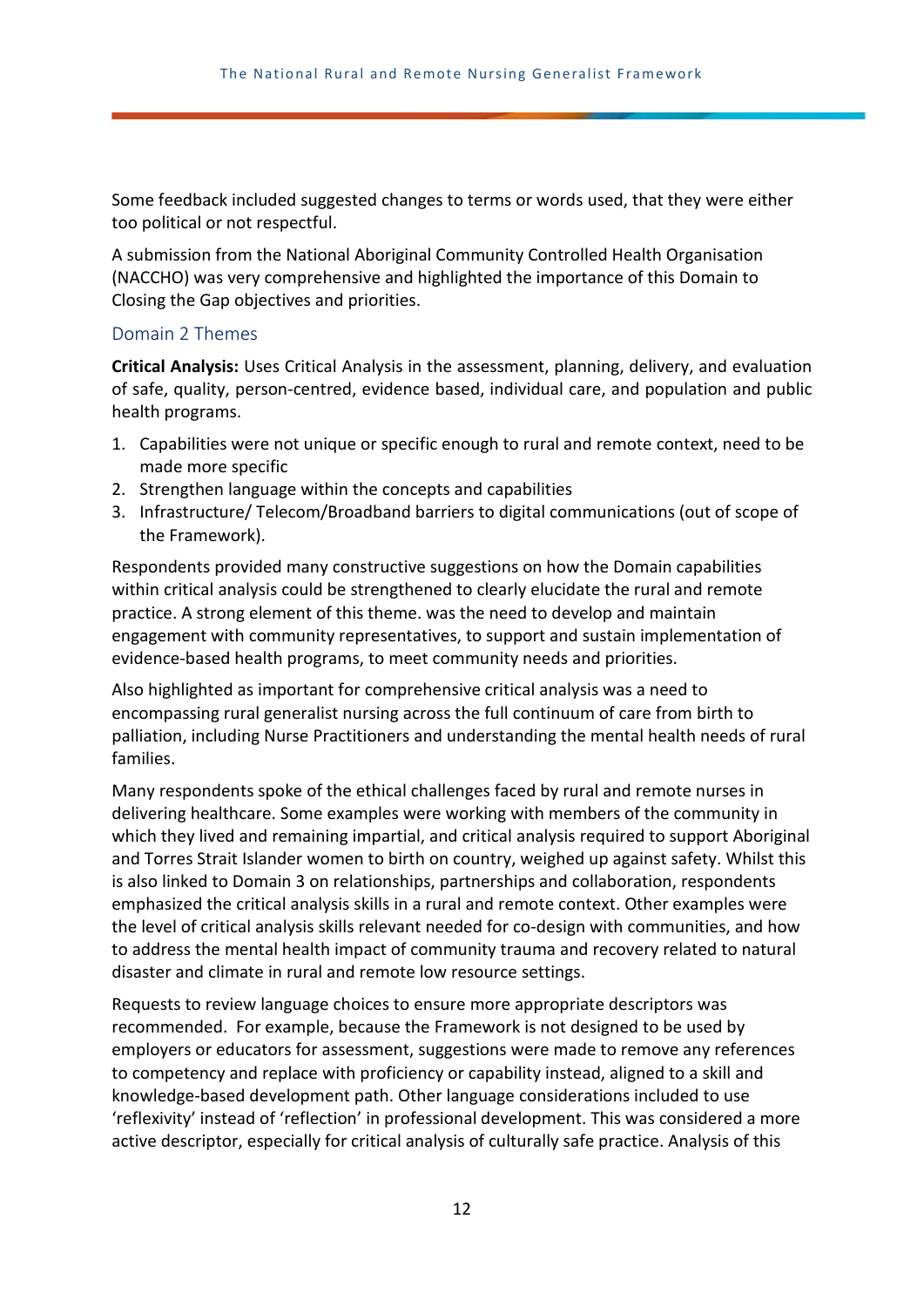theme also raised a need to define strength based, person centred and placed based care in relation to co-design, because the concepts tended to be referred to interchangeably.

There were many comments on digital infrastructure and broadband barriers in rural and remote areas to communication for consumers and workforce. These are structural barriers outside the scope of influence of the Framework. The Office of the National Rural Health Commissioner will raise such issues in its advocacy role with the Department of Health.

Two important areas that were deemed to be essential for critical analysis came through from organisational feedback as the need to build in:

- capability for research, received from the Council of Deans for Nursing and Midwifery
- the perspective of the colonised in relation to culturally safe practice, including to remove the ambiguous phrase "our history" on the basis that history is not shared equally, from CATSINaM and NACCHO.

#### <span id="page-12-0"></span>Domain 3 Themes

**Relationships, Partnerships and Collaboration:** Engages in professional, culturally safe, and open engagement with the person and their full range of care partners to ensure effective delivery of holistic, comprehensive primary health care. This includes collegial generosity in building mutual trust and respect in professional relationships to optimise health outcomes.

- 1. Strengthen the emphasis upon multidisciplinary care capabilities and referrals as fundamental to rural and remote generalist health care. (Emerging Minds and AMA).
- 2. Identify duplications and rationalise capability statements with other Domain areas.
- 3. HR issues in recruitment and retention in rural and remote healthcare settings.

The need to provide fuller statements of the role of effective relationships through multidisciplinary team care and referrals as being core to rural and remote generalist healthcare was reflected strongly in this theme. This included the opportunity to build more resilient relationships by providing and receiving mentoring across disciplines within the rural and remote multidisciplinary practice setting.

There emerged a strong emphasis on culturally safe partnerships and relationships that tied into critical reflection for healthcare free of racism. The need for practitioners to recognise the collective nature of many communities' ways of understanding healthcare needs rather than individual was also valued to foster culturally safe engagement.

This theme included many recommendations to reduce content duplications, including:

- How to utilise innovation with skills and knowledge in low resource settings that could be migrated to Domain 4 Capability for Practice
- To migrate critical evaluation and implementation of standards, policy guidelines and legislation into practice into Domain 2 Critical Analysis
- Opportunities to promote the nursing role to highlight health inequities and social injustice to also sit within Domain 2 Critical Analysis.

There were many comments on recruitment and retention issues in rural and remote health workforce. These were framed as challenges to attracting and retaining nurses, including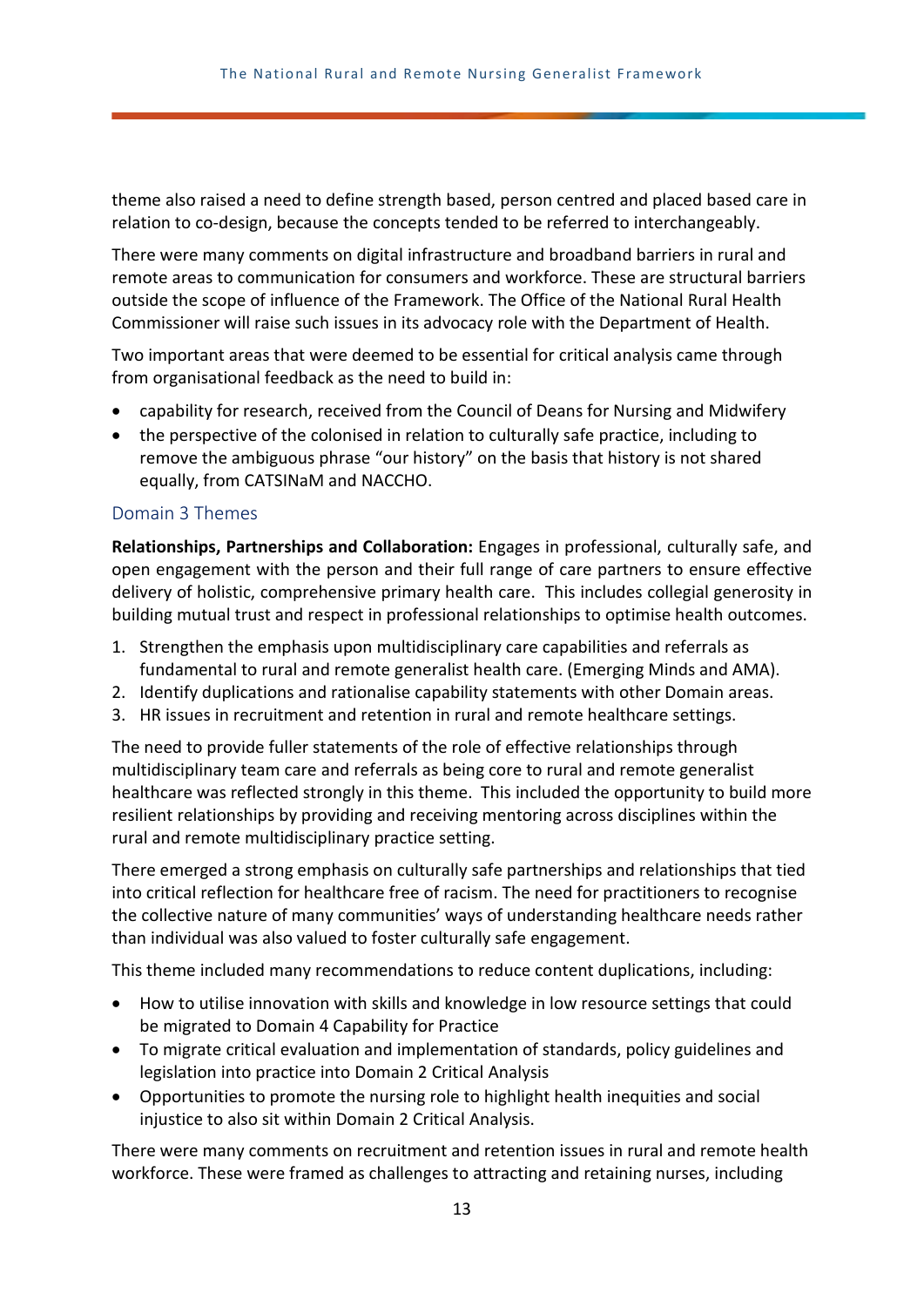the high turn-over of agency nurses that presented barriers to person centred planning and continuity of care. It also affected relationships between more established nurses in the rural and remote setting and those there for a shorter term, less invested in the community.

Without negating the importance of fostering supportive collegial relationships and inclusive work environments in all healthcare settings, it is acknowledged that addressing the structural drivers that shape rural and remote health workforce are outside the bounds of the Framework. Other areas for policy advocacy such as remote are a nurse safety and digital technology that respondents commented on are more fitting to be addressed through the wider policy role of the Office of the National Rural Health Commissioner.

#### <span id="page-13-0"></span>Domain 4 Themes

Capability for Practice: Demonstrates accountability for ensuring capability for practice, responding constructively when there is concern about other health professionals' capability for practice.

- 1. Lifelong learning should specify the multifaceted learning required of a rural and remote generalist across the lifespan
- 2. Unmeasurable capabilities that put nurses at risk to unfair treatment by superior or employer (ANMF)
- 3. Not unique to rural and remote nurses with the need to contextualise capabilities more accurately to the setting
- 4. Review all Domains to ensure synergy with NMBA standards for practice (NMBA)

This theme reflected a dominant emphasis on the need to demonstrate accountability for capability to full scope of practice with advanced generalist skills across the lifespan. This was described in various forms:

- Recognising the demands of rural and isolated practice on self and other, ability to provide comprehensive assessments in arrange of settings, often with reduced access to immediate clinical supports to plan, treat and evaluate care to full scope of practice
- Commitment to lifelong learning across the full care continuum strengthening evidence-based knowledge and skills to full rural generalist nursing scope of practice. Respondents wanted to ensure that basic maternity and emergency skills, child, mental health, aged care and palliative care skills were reflected.
- Softer skills such as resilience, courage and flexibility needed in lower resource, often isolated primary health care settings.

The Australian Medical Association highlighted the decline in rural birthing services and also emphasised that the Framework build in midwifery capabilities for rural and remote nurses.

Several respondents commented that there was a risk the Framework could be used to justify unfair treatment by employers or supervisors. The Australian Nursing and Midwifery Federation and the Queensland Nurses and Midwives' Union also raised this as a concern. This is a valuable insight that underscores that the purpose of the Framework is not for it to be used in competency assessment, or as a standardised measurement tool. The Framework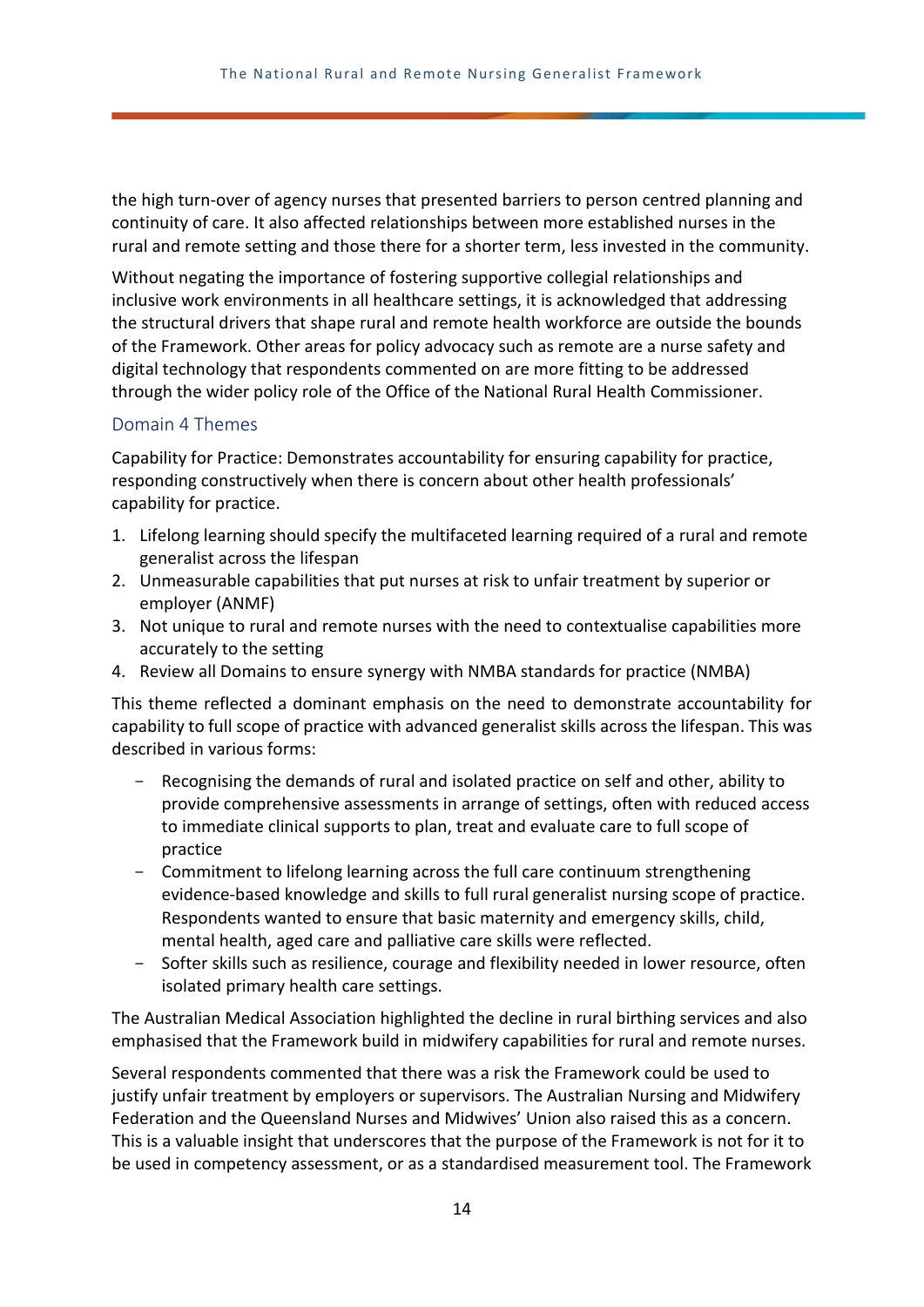is a guidance tool for individual reflection and evaluation to strengthen rural and remote nurse practice; it is a supportive tool for educators, employers, and mentors to assist in a pathway of development for the rural nurse and remote nurse. It will be important that the final Framework demonstrates this to avoid misuse. A summary of next steps is provided below and it includes how the Steering Committee has agreed to address this concern.

The unique safety requirements of nurses in rural and remote settings were reflected in this theme with many noting the relevance of South Australia's Gayle's Law. The focus here was on bolstering capability for safe practice whilst isolated from full clinical supports and networks, linked to cultural safety, personal wellbeing and resilience.

Many commentators referred to links between elements of Capability for Practice and the seven Nursing and Midwifery Board of Australia (NMBA) Registered Nurse Standards for Practice. Some took a view of unnecessary duplication of the standards, where others recognised the Framework is underpinned by the standards and highlighted where points of synergy could be made more explicit in the Framework. The NMBA recognised the important link with the seven Registered Nurse Standards for Practice. It did not view the Framework content as a duplication.

### <span id="page-14-0"></span>Organisation Submissions

Submissions were received from:

- Australian College of Nurses (ACN)
- Australian College of Rural and Remote Medicine (ACRRM)
- Australian Medical Association (AMA)
- Australian Nursing and Midwifery Federation (ANMF)
- Australian Primary Health Care Nurses Association (APNA)
- College of Emergency Nursing, Australasia (CENA)
- Congress of Aboriginal and Torres Strait Islander Nurses and Midwives (CATSINaM)
- Council of Deans of Nursing and Midwifery (Australia and New Zealand) (CDNM)
- Emerging Minds, National Workforce Centre for Child Mental Health (EM)
- National Aboriginal Community Controlled Health Organisation (NACCHO)
- National Rural Health Alliance (NRHA)
- Nursing and Midwifery Board of Australia (NMBA)
- Nursing and Midwifery Office, New South Wales (NMO NSW)
- Office of the Chief Nursing and Midwifery Officer, Queensland (OCNMO Qld)
- Office of the Chief Nursing and Midwifery Officer, Safer Care, Victoria (OCNMO, VIC)
- Office of the Chief Nursing and Midwifery Officer, Tasmania (OCNMO, TAS)
- Queensland Nurses and Midwives Union (QNMU).

A range of smaller rural and remote nursing organisations, regional health and hospital services, local health networks, one university and one primary health network also provided submissions on the Citizen Space consultation hub.

Most organisational responses were detailed and comprehensive. Thematic highlights from these are provided below.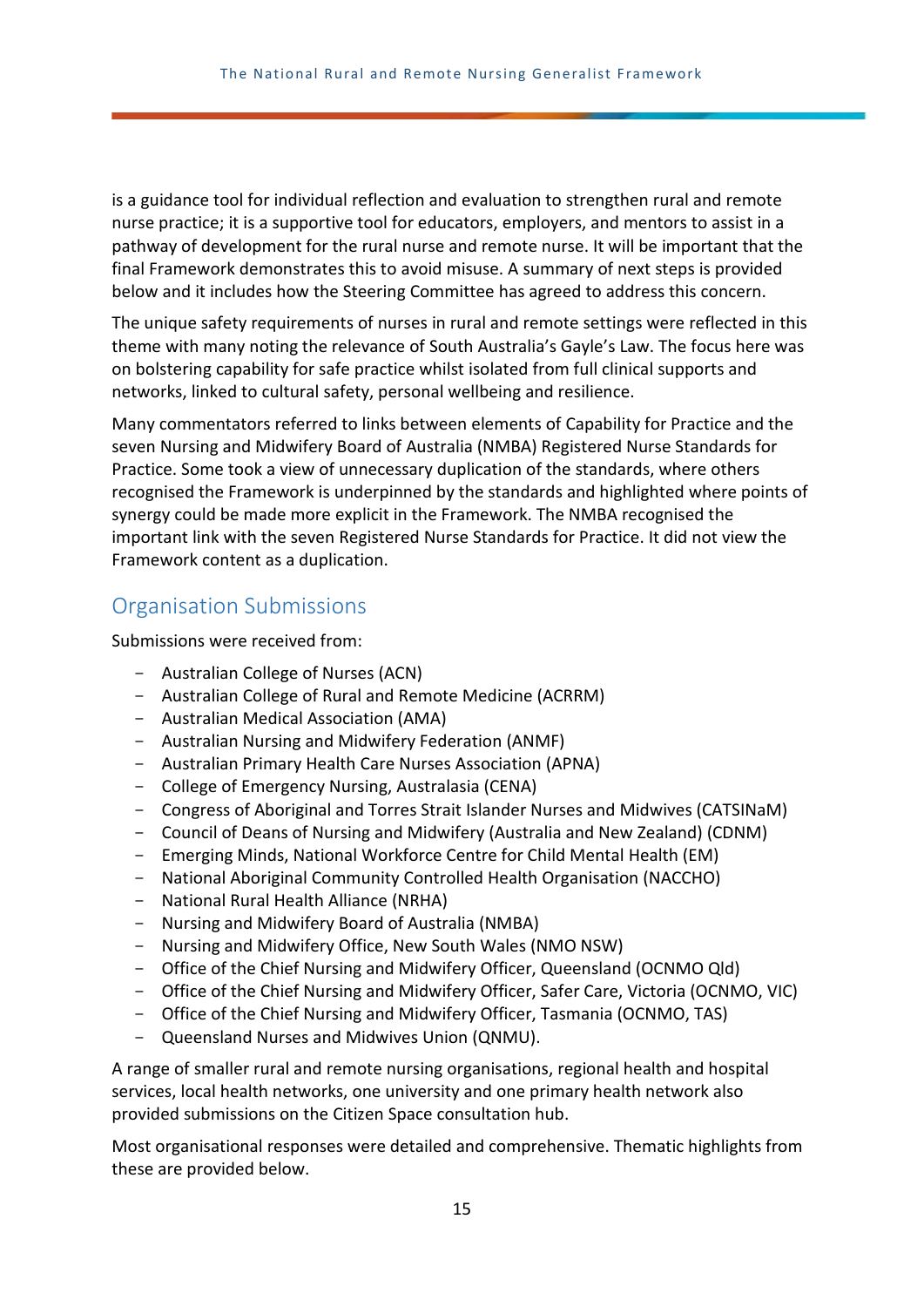All submissions welcomed the inclusion of Domain 1 – Culturally Safe Practice. Many endorsed it as a 'wrap around' Domain for the whole Framework. NACCHO viewed this as a very positive step towards addressing the harmful health impacts of racism and colonisation, as they noted is too often experienced by Aboriginal and Torres Strait Islander people in rural and remote health settings. The feedback from NACCHO also provided constructive suggestions to strengthen culturally safe practice and to contextualise the Framework in relation to:

- National Closing the Gaps objectives
- The United Nations Declaration on the Rights of Indigenous Peoples, and
- National policies on Aboriginal and Torres Strait Islander Health Workforce and healthcare outcomes.

NACCHO also recommended the Framework include a discussion of Aboriginal and Torres Strait Islander concepts of health, as reflected in the unique ACCHO model.

The OCNMO Tasmania observed that the Framework as written did not draw a clear enough difference between the contexts of rural and remote settings, noting an opportunity to reconsider the language to be more specific in drawing out this distinction. This was also noted by several individual respondents. They also recommended revising the content of capabilities against and between Domains to be more succinct, reducing unnecessary words. Again, this aligned with individual and peak organisational responses to the survey that asked for refinements to reflect plain language.

The ACRRM submission observed that the context of rural and remote nursing is almost identical to that of Rural Generalist Medical Practitioners. ACRRM fully supported the key principles of the Framework. It framed this as rural and remote nurses working to full scope of practice in a range of settings, often with reduced access to clinical supports compared to metropolitan-based health workers, for optimum delivery of care across the patient lifespan. ACRRM's view was that the Framework would complement the National Rural Generalist Medical Pathway and Allied Health Pathway to help grow a sustainable clinical workforce for rural and remote Australia and, ultimately, assist to improve access to health care services in rural and remote areas.

Several respondents, including the NMBA recommended the inclusion of Aboriginal and Torres Strait Islander Health Workers who often play a critical role in health care service delivery in rural and remote settings. As noted within the themes, they requested the NRRNG Steering Committee and Secretariat review the Framework further to incorporate additional synergistic alignment to the standards for practice across all four Domains. The NMBA recognised that criteria for standards 2 and 3 were most applicable to Domain 4 of the Framework.

CATSINaM and NACCHO requested the provision of accompanying resources and guidance materials to assist nurses, midwives and employers to consider their capabilities against the Framework.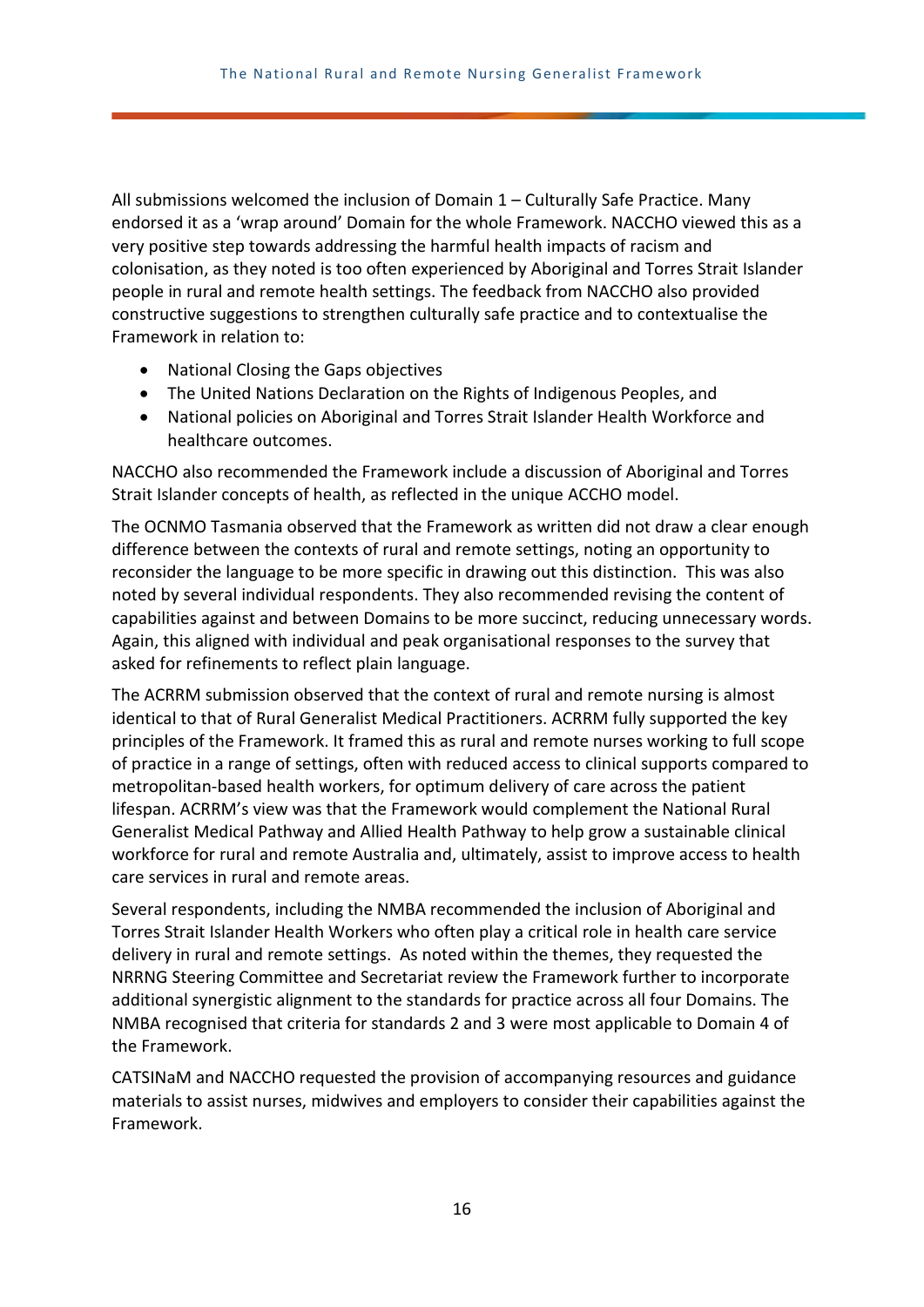Organisational submissions overall strongly supported the development of the Framework as a tool and guide to describe the unique context of rural and remote nursing and its capabilities. Only one submission declined to support the Framework. This was on the basis that it needed to clearly illuminate rural and remote nurse experience, and a preference to separate the Framework into two distinct bodies: one for remote and one for rural nurses.

### <span id="page-16-0"></span>Next Steps

At the NRRNG Steering Committee's meeting on 22 April 2022, five steps were agreed upon to respond to the public consultation:

- 1. Refine the capabilities under each capability statement within the four Domains to reflect plain language, cultural awareness, colonised history, CALD populations, specific theme responses and organisational feedback.
- 2. For the Framework document to reflect the seven Registered Nurse NMBA Standards as a foundation and the uniqueness of rural and remote context within Domains. It will also reference the *Advanced Nursing Practice – Guidelines for the Australian Context*, aligned to the context of generalist practice, noting specialist practice follows and builds on a base of generalist preparation. This does not preclude areas of specialisation such as emergency, primary health care and mental health within rural and remote nursing. The NRRNG Steering Committee expected that some content in the final Framework would be similar to the seven NMBA Standards for Practice because the Framework should still be recognisable as Registered Nurse practice.
- 3. For the Framework to be supported by the provision of scenarios for how it can be used by rural and remote nurses, educators, employers and mentors.
- 4. To replace novice to expert in the Framework to include developing, intermediate and proficient knowledge and skills as an annexure for rural and remote nurses to strengthen their capabilities as a self-directed exercise. This would be similar to the approach of the Australian Institute of Digital Health Nursing and Midwifery Framework.
- 5. To recognise the National Rural Health Commissioner and Deputy Health Commissioner Nursing and Midwifery advocacy roles to acknowledge feedback and incorporate what is out of scope of the Framework into other areas of work such as aspects of remote nurse safety, workforce and access to digital technology.

## <span id="page-16-1"></span>Conclusion

The public consultation process has provided strong support for this Framework. The Office of the National Rural Health Commissioner will embed the endorsed four Domains developed by the NRRNG Steering Committee, as a result of the feedback, into the Framework:

- 1. Culturally safe practice
- 2. Critical analysis
- 3. Relationships, partnerships and collaboration, and
- 4. Capability for practice; to be underpinned by supporting capabilities.